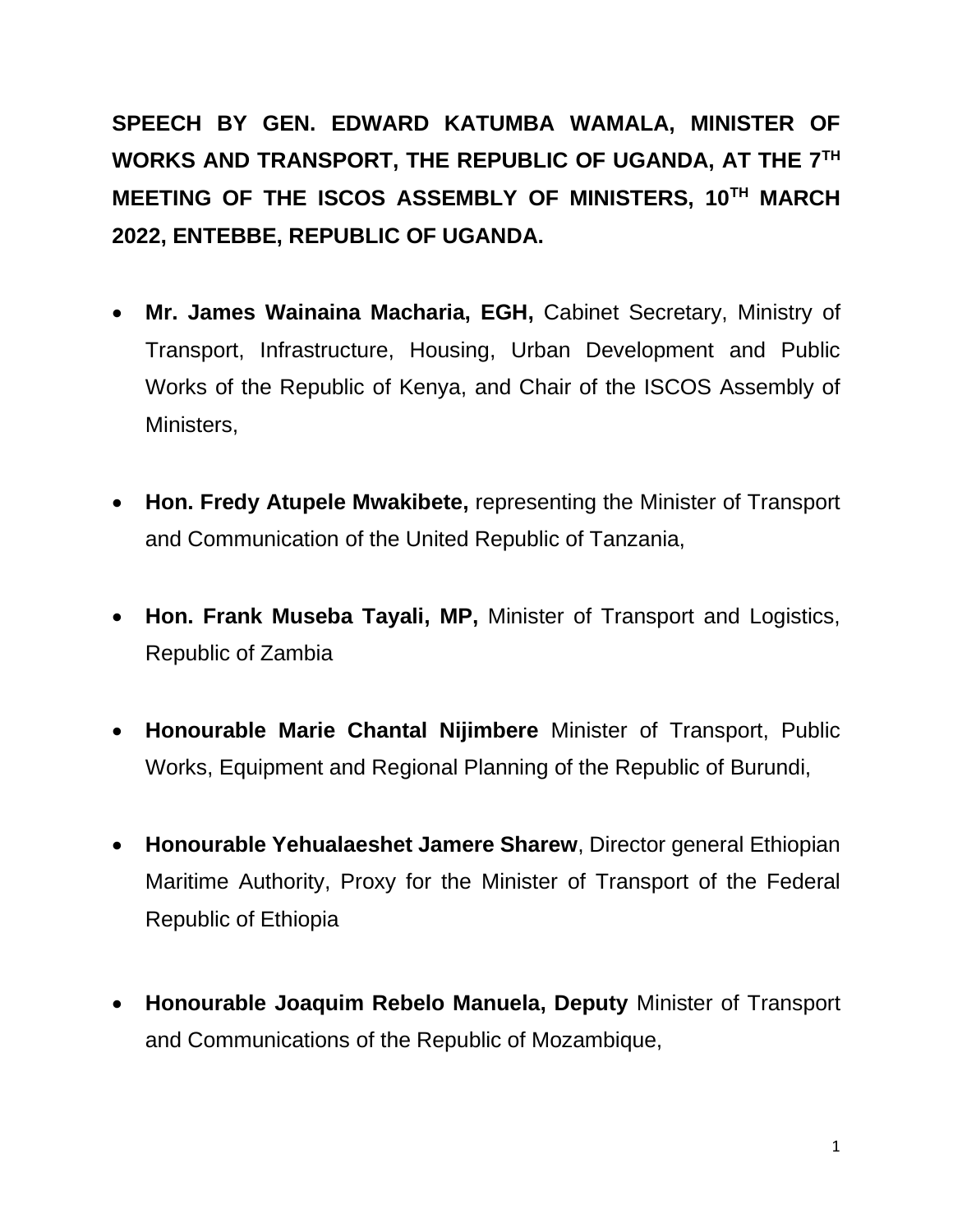- **Honourable Madut Biar Yel,** Minister of Transport of the Republic of South Sudan
- **H.E. Minister Antony Derjacques**, Minister of Transport of the Republic of Seychelles,
- **Honourable** Jacob Hlangabeza Hara, Minister of Transportation and Meteorology of the Republic of Malawi,
- **Mr Kris Lalising,MD Mauritius Shipping Corporation Ltd,** Proxy for the Minister of Blue Economy, Marine Resources, Fisheries and Shipping of the Republic of Mauritius,
- **Honourable** Minister of Transport and ways of Communications of the Democratic Republic of Congo
- Members of the ISCOS Coordination Committee- Principal and Permanent Secretaries of the ISCOS Member States
- CEOs of the Various Stakeholders Institutions of the Region,
- Representatives of Regional Economic Commissions, Stakeholders of the Shipping and Maritime Industry, Development Partners and representatives of the Maritime, Shipping and Logistics Institutions Present.
- The Secretary General and Members of Staff of ISCOS,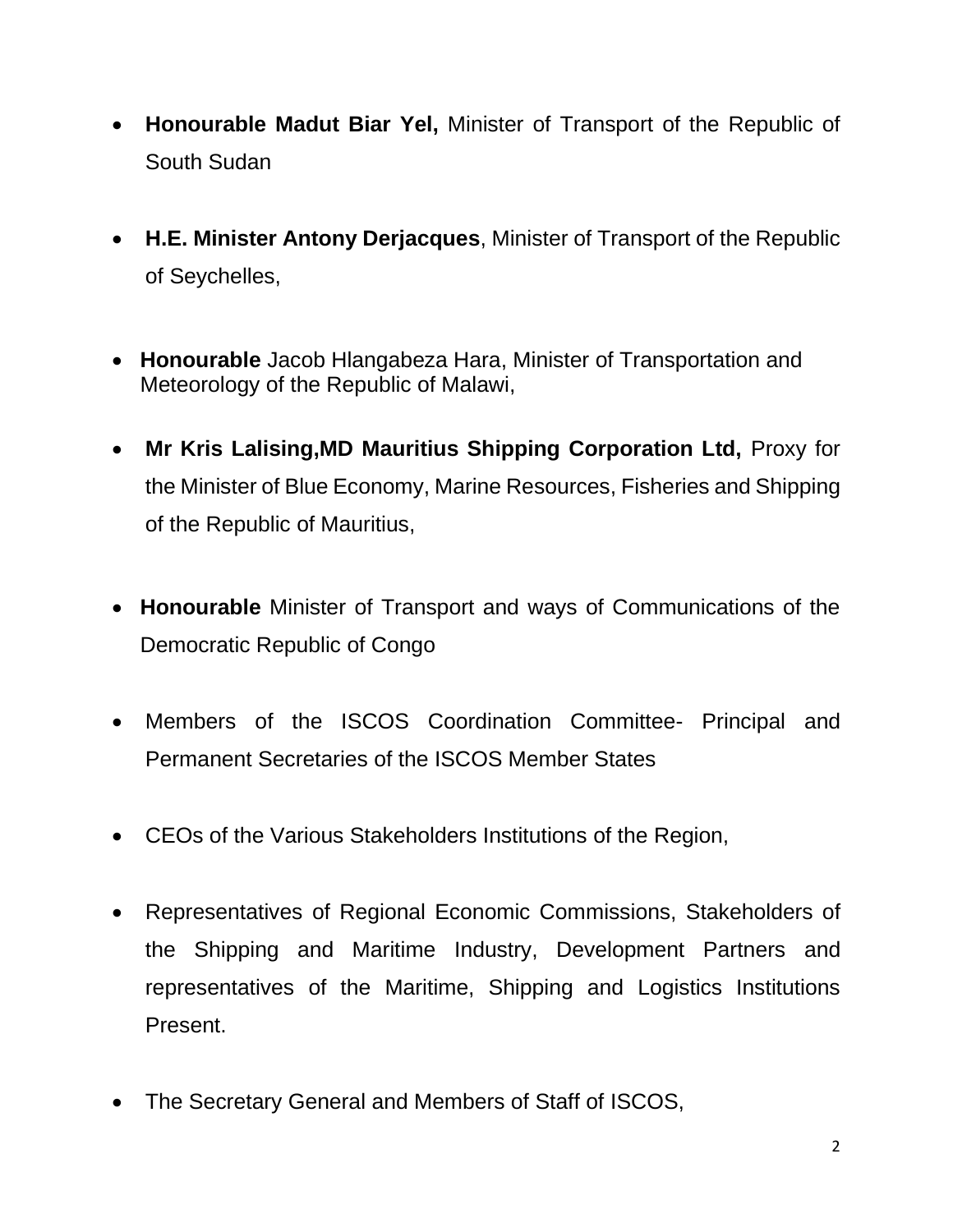- Distinguished delegates,
- Ladies and Gentlemen

It gives me great pleasure and honour, to welcome you all to the Republic of Uganda, the Pearl of Africa and particularly to this beautiful lake city of Entebbe.

From the onset, I wish to thank my colleagues, the Members of the ISCOS Assembly of Ministers for honouring the Republic of Uganda as host to this momentous gathering and for the trust put in us to host this regional Meeting. I particularly welcome and pay profound tribute to the Honourable Ministers and Country representatives from all over the region for honouring our invitations and accepting to be with us here today. The government and the people of the Republic of Uganda welcome you wholeheartedly, and as the name of the hosting city "Entebbe''/Chair suggests, feel free, feel at home, pull a chair (Entebbe) seat back and relax as you enjoy the hospitality of the Ugandan people.

Chair and Honourable Ministers, we all know that almost 90% of our International Trade is moved by sea, handled by various multinational service providers, and subjected to policies, conditions and practices which each of us as individual countries cannot effectively handle. I wish us to honour the wisdom and foresightedness of the founding fathers of ISCOS, Mzee Milton Obote of Uganda, Jomo Kenyatta of Kenya, Julius Nyerere of Tanzania and Kenneth Kaunda of Zambia. As early as 1967, these gallant sons of Africa knew that Shipping and Maritime matters are cross border, international, complex, and capital intensive, and therefore, found it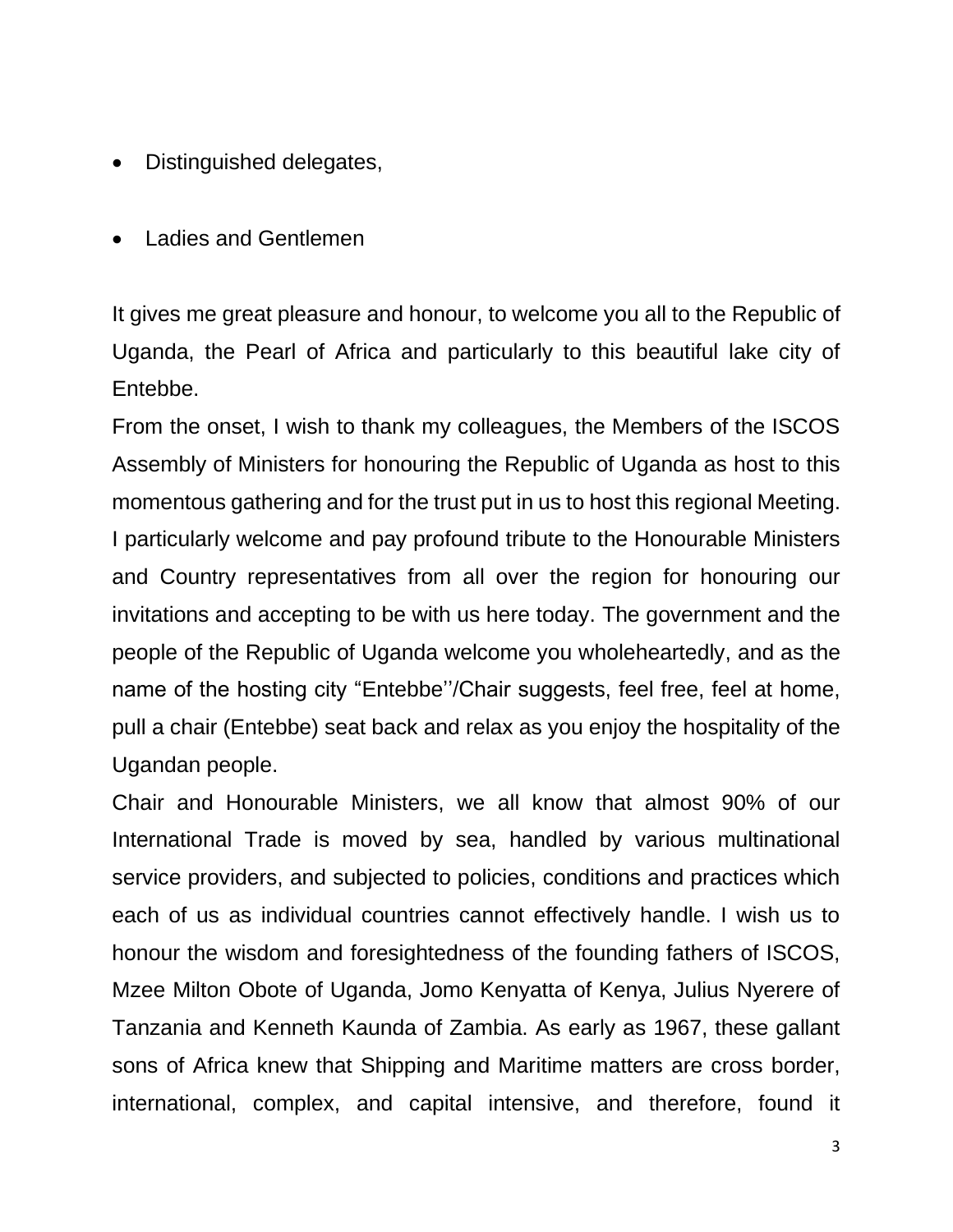inevitable to form ISCOS to Protect, Promote and Coordinate their Shipping and Maritime Interests and to carry out various functions on their behalf.

**Honourable Ministers Ladies and Gentlemen,** we all agree that the best way to benefit from Global networks and partnerships is not by receiving hand-outs and donations from our overseas colleagues, but rather through international trade and commerce. As developing nations, Shipping and Maritime transport can no longer be peripheral to our economies.

**Distinguished Guests**, Uganda being a land linked state largely relies on the Ports of Mombasa in Kenya and Dar es Salaam in Tanzania as main gateways for her exports and imports with no direct interface with the multinational service providers like shipping lines. Like many states in the Region and indeed in Africa, Uganda does not own ships operating on the high seas neither does it have direct access to the operations there, yet our international trade largely moves by sea. In that case, ISCOS has represented our shipping interests like negotiating favourable shipping terms, mitigating adverse shipping policies, averting hefty and unjustifiable surcharges and advising us on the best means by which to manage and contain shipping costs. ISCOS also helps us to have a technical interface with our costal neighbours and to help us understand their Shipping policies which are enacted from time to time. As a young Maritime nation, Uganda continues to build her capacity for the Maritime sector and we do appreciate the regional and international collaborations which ISCOS provides especially in the development of Maritime Policies, promotion of Maritime training and the enhancement of capacity for the shipping and Maritime sector. In terms of capacity building, ISCOS has helped us to form a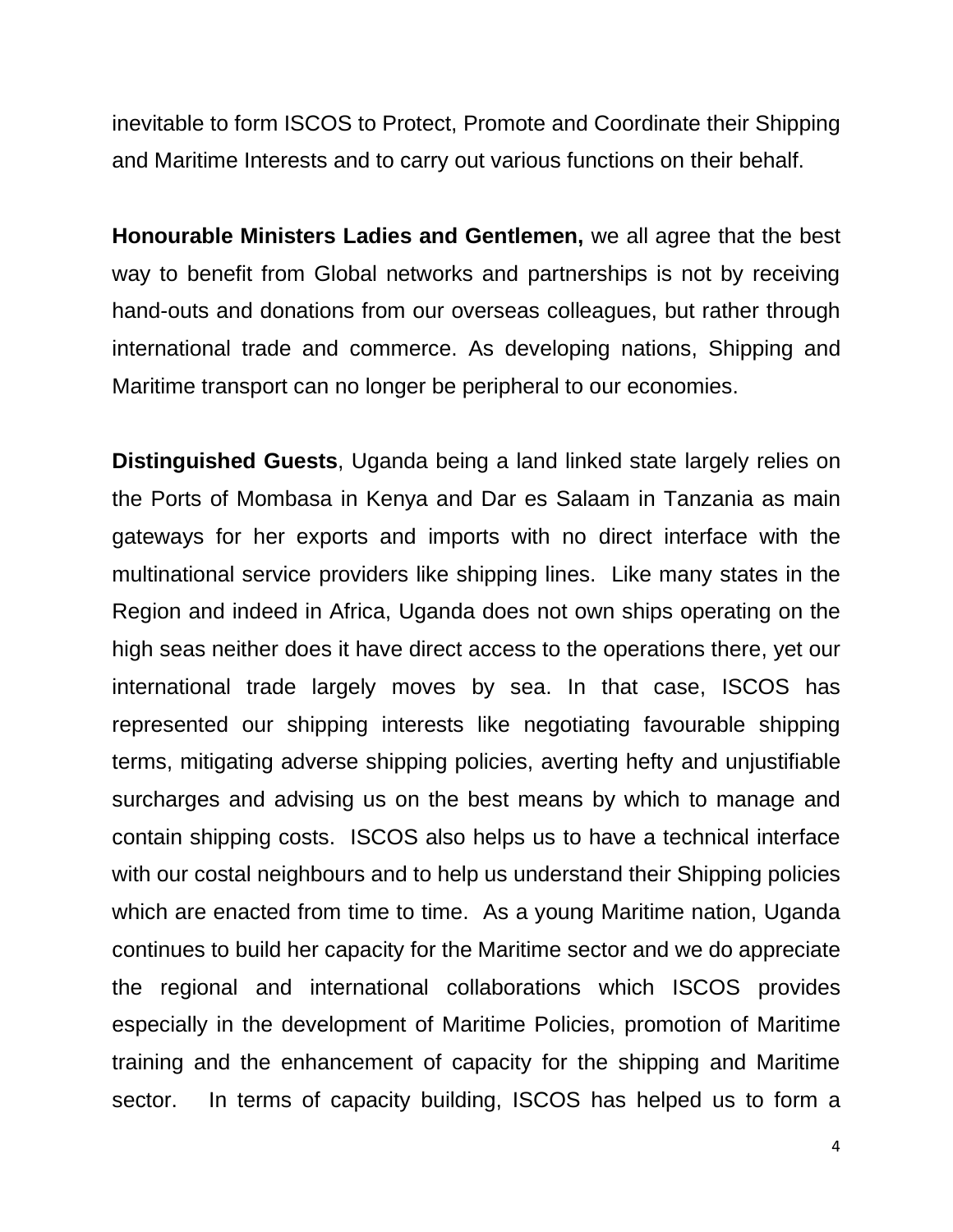Shippers' Council and continue to run sensitization programmes which help our private sector to be up to date with best international shipping practices. We also acknowledge the collaborative efforts ISCOS carried out with the various stakeholders in repressing the piracy menace which was disrupting international trade and tourism to the region. In the line of implementing ISCOS' Advisories, I am happy to report that Uganda launched its Marine Cargo Insurance(MCI) Portal in October 2021 with the enforcement of Local Marine Cargo Insurance, starting in January 2022. Uganda is seeking to retain not less than US \$ 100 Million per Annum in her Economy otherwise spent on overseas firms. I wish to express my gratitude to ISCOS for this important research and advisory and for the technical support it has provided to Uganda in this journey.

**Honourable Ministers, Ladies and Gentlemen,** the roll out of African Continental Free Trade Area (AfCFTA) in January 2021 presents yet another golden opportunity for our African states to build further commercial and trade synergies that deepen our economic integration in the Blue Economy space. This opportunity further positions ISCOS rightly as a platform to help us harmonise our shipping and maritime differences especially with our coastal member states in order to register seamless shipping and trade.

From the reports availed to me, I have noted that the Secretariat has done a commendable job in keeping focus to the objectives of ISCOS, protecting and promoting our interests in the Sector and assisting us to coordinate our common interest. I wish to salute the Secretary General and his team for this.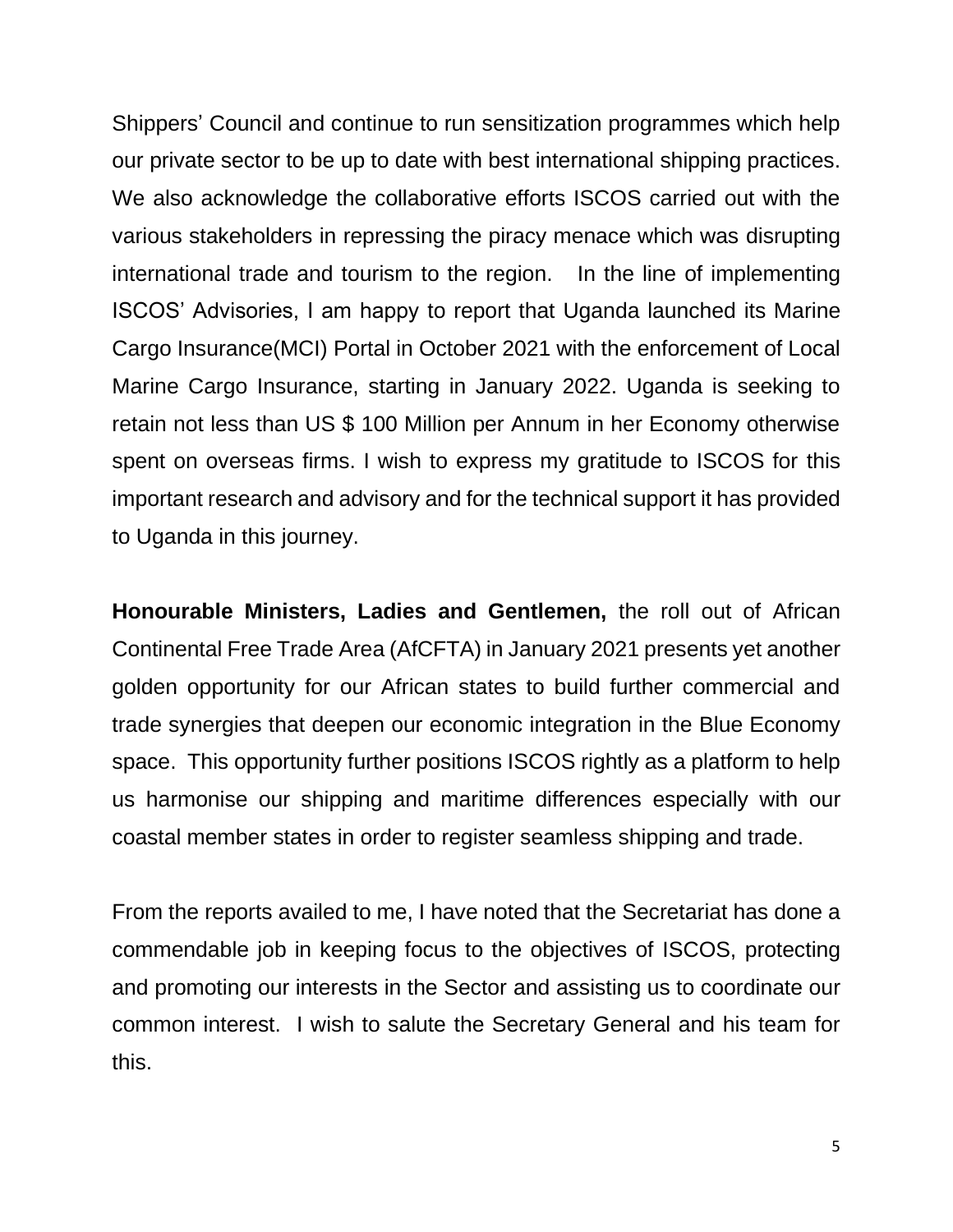**Honourable Colleagues**, Uganda as a developing maritime nation continues to build her capacity in the Maritime sector. The government through the Ministry of Works and Transport embarked on reviewing all maritime legislation which gave birth to a new law, the Inland Water Transport Act, 2021. We are also currently developing a tri-modal port (the new Kampala Port at Bukasa) on Lake Victoria intended to be the main gateway for all regional imports and exports through Lake Victoria. In addition, the existing ports of Jinja and Port Bell will be remodeled to be fishing and passenger ports respectively. Further, designs have been concluded for the development of selected landing sites on Lake Victoria which is envisioned to improve cabotage on the Lake.

With the increasing need for collaboration as enshrined in the SDG 17 and the African Agenda 2063; as Nile Basin Countries, we are closely studying the possibility of establishing a Navigational Line between Lake Victoria and the Mediterranean Sea through a project Victoria and Mediterranean (VICMED) which is under Feasibility Study Phase 2. This will bring numerous possibilities for the communities in the Nile Basin to exploit the Blue economy.

In the same spirit, we are developing the Ntoroko One Stop Border Post which will include a modern jetty that will open up the Uganda – DRC maritime route drastically cutting travel times and further facilitating more trade between the two nations.

For existing trade on Lake Victoria between the Riparian States, Uganda has rehabilitated and deployed MV Pamba back to service bringing in an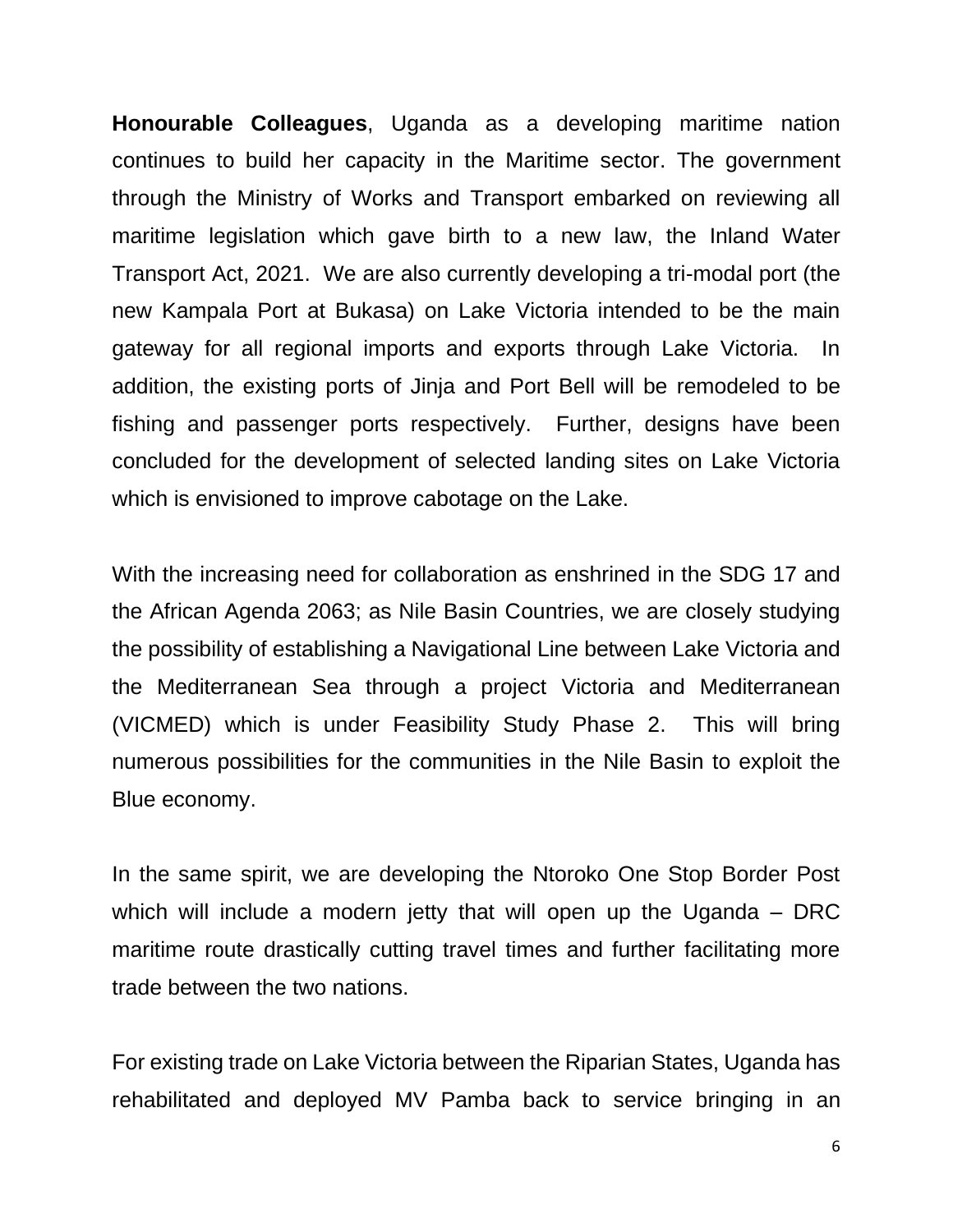additional capacity of 880 metric tonnes to the existing vessels connecting the Riparian states. In addition, we are developing a fuel depot on the Lake at Kawuku (off Entebbe road) with a holding capacity of 70million litres and building four oil tankers to transport fuel from Kisumu Port to the depot at Kawuku in Entebbe. It is hoped that this will greatly relieve pressure off the Northern Corridor and shall improve petroleum distribution within Uganda and also to hinterland countries like Rwanda, Burundi, DRC and South Sudan.

**Distinguished Honorable Ministers,** Maritime Safety has always been a global challenge and in particular to an emerging maritime state like Uganda. As a region, through the Multinational Lake Victoria Maritime Communication and Transport project, we are improving our Search and Rescue capabilities and are in the process of establishing a Maritime Search and Rescue Coordination Centre at Entebbe, and Nine Search and Rescue Centres in Uganda. This is intended to cut back Marine incidents and save the more than 5,000 lives that are lost on the lake annually.

We hope and believe that when all these projects are completed, there will be enormous modal shift from the traditional road transport to maritime transport which being the cheapest mode of transport, will save Uganda and the region a lot of resources.

I challenge ISCOS which is working closely with the shippers and the private sector to continue popularising Maritime Transport and assist us to change the mindset of the shipper which seems to be stuck with road transport even when water transport is realistically much cheaper.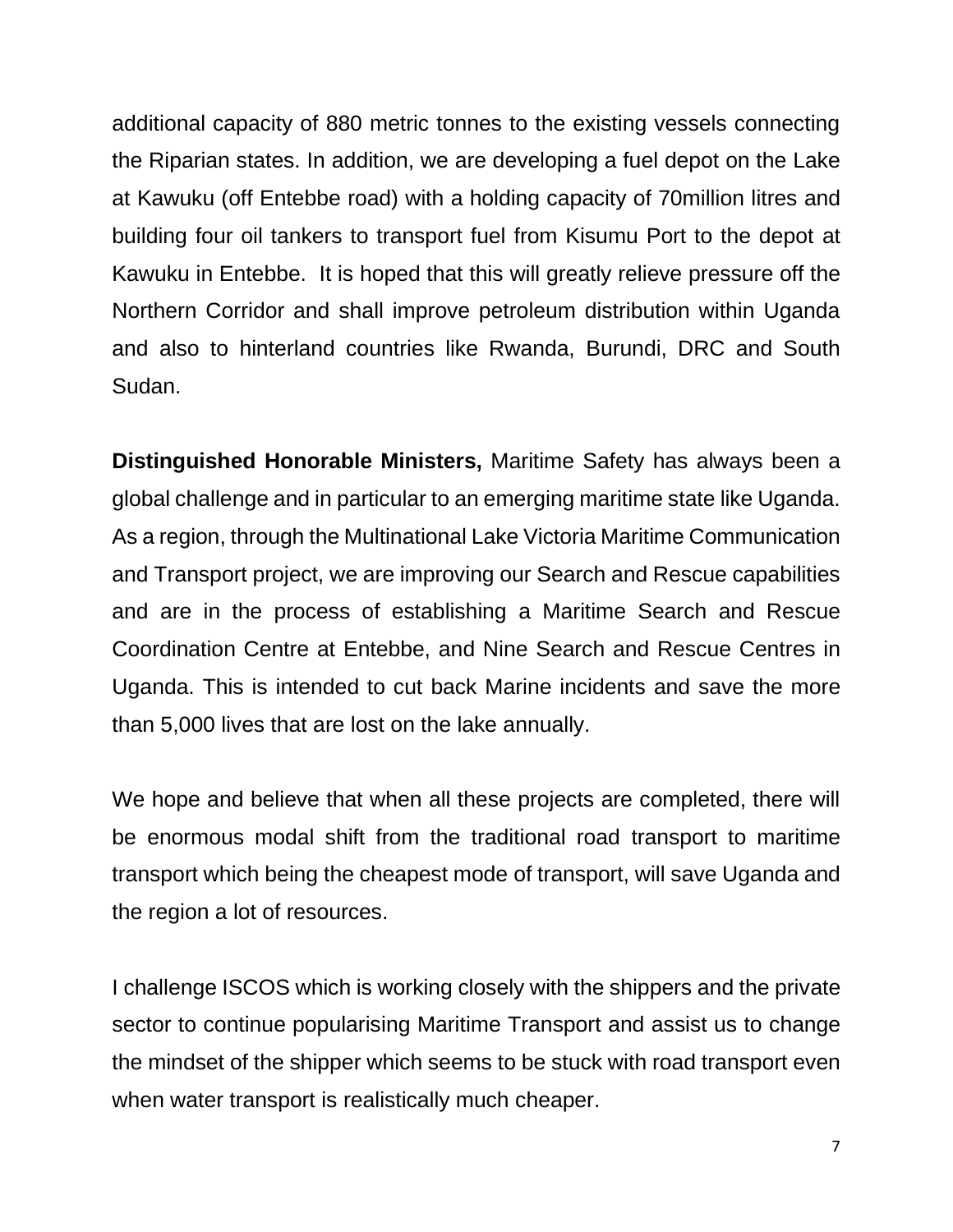On the International Maritime Regulatory perspective, Uganda has so far acceded to eight International Maritime Organization (IMO) Conventions, for purposes of achieving regulatory parity with the regional and international shipping. The Convention on the Facilitation of International Maritime Traffic (FAL) is a key element for realization of African Continental on Free Trade Area(AfCFTA).

I appeal to ISCOS to continue assisting our shippers on the implications of many of these conventions and to partner with the coastal neighbours in sensitizing the private sector on these developing international conventions.

**Honourable Ministers, Ladies & Gentlemen**, once again, we are delighted to have you with us today, colleagues from the regional States in the Eastern, Central and Southern Africa. As ISCOS Member States, we have noted that the benefits we accrue from working together in the Maritime sector would even be better if as a region, we develop an all-inclusive mechanism of collaboration and acted as a team. As a region, we are served by the same Maritime bodies, facilities and service providers, our challenges are the same and our strength should be in our numbers, the volumes of international trade we have and our ability to get right our priorities. I have seen reports that ISCOS is running a number of programmes for the benefit of the region as a whole. I wish to appeal to our neighbours to formally join us in developing the region's Shipping and Maritime sector which will help us to ride on the advantage of numbers and collective synergies. I know that many states may be averse to joining institutions because of the element of monetary subscriptions. But as a region, we ought to appreciate that shipping and Maritime Transport issues cannot be managed in a piece meal and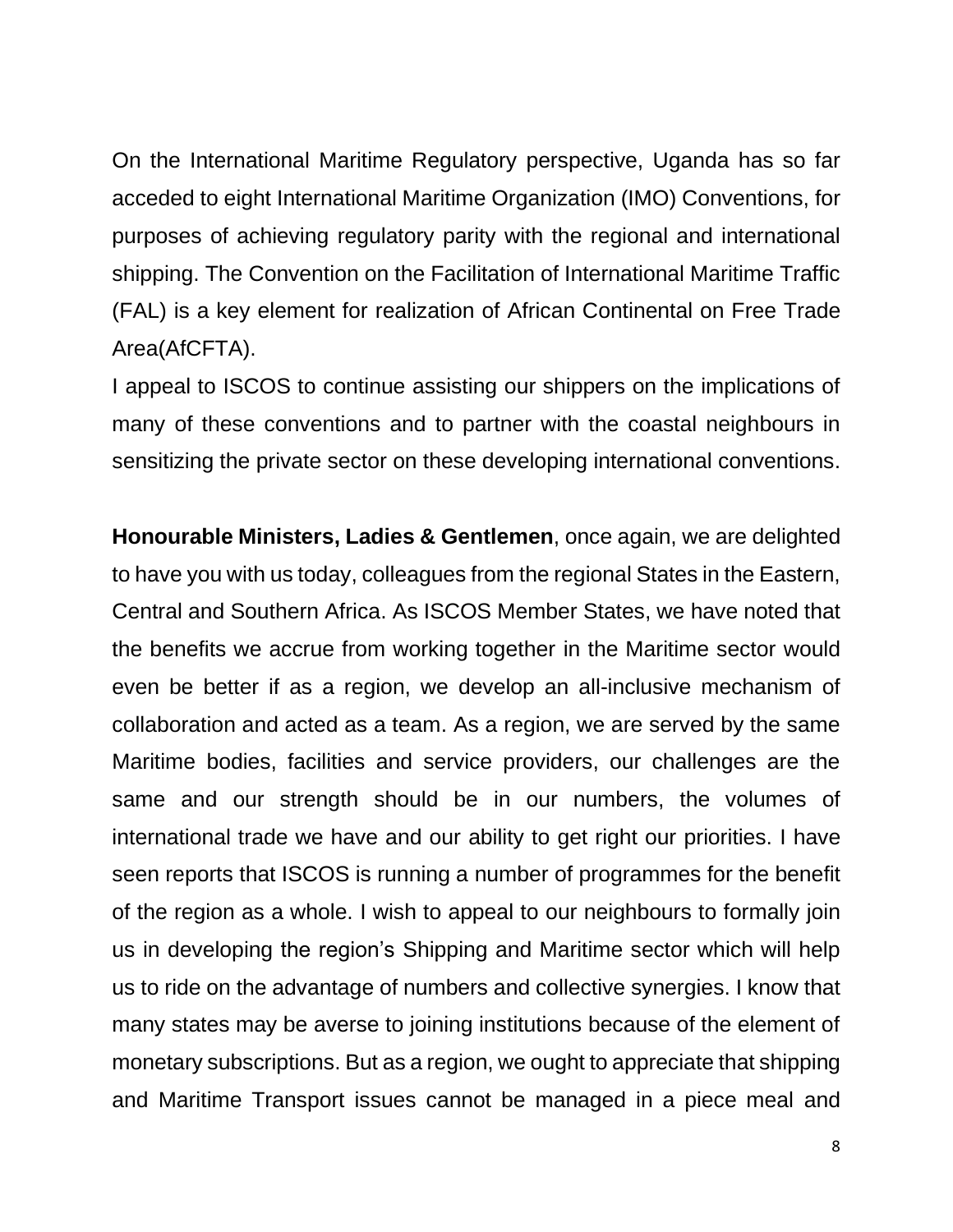disjointed manner. We lose more than what we would save if we don't subscribe to an institution like ISCOS. I am optimistic that at the end of this Meeting, we shall be able to agree on some mechanism of collaboration going forward. As ISCOS' incoming Chair, I will be talking to my colleagues to ensure that we simplify all protocols for being part of the Region's Maritime body.

**Honourable colleagues,** the last man standing in the formation of ISCOS, Mzee Kenneth Kaunda passed away on  $17<sup>th</sup>$  June 2021. I wish to condole with the Republic of Zambia on the tragic loss of this hero and to the ISCOS fraternity and the region at large. Honourable Ministers, it is clear that the COVID-19 pandemic has affected all of us both economically and socially, and almost each one of us has lost a relative or friend. I wish to condole with all of us who have lost our dear ones to this pandemic and pray for God's Strength upon our families.

As I conclude Honourable Colleagues, I wish to thank ISCOS Secretariat and my technical team from my Ministry, the Ministry of Foreign Affairs and other Uganda government departments for the excellent arrangements for this meeting, adequate documentation and for the hospitality accorded to all delegations. I once again wish to thank the outgoing Chair of the Assembly of Ministers for steering us well throughout these turbulent days of COVID-19 pandemic.

I hope you will find some time within your busy schedules, to visit Kampala and other parts of Uganda, to experience the flora and fauna, the local dishes of Uganda and the warm hospitality of our people.

Last but not least, my sincere thanks go to the Coordination Committee for the wonderful preparatory works done for this meeting. It is therefore my